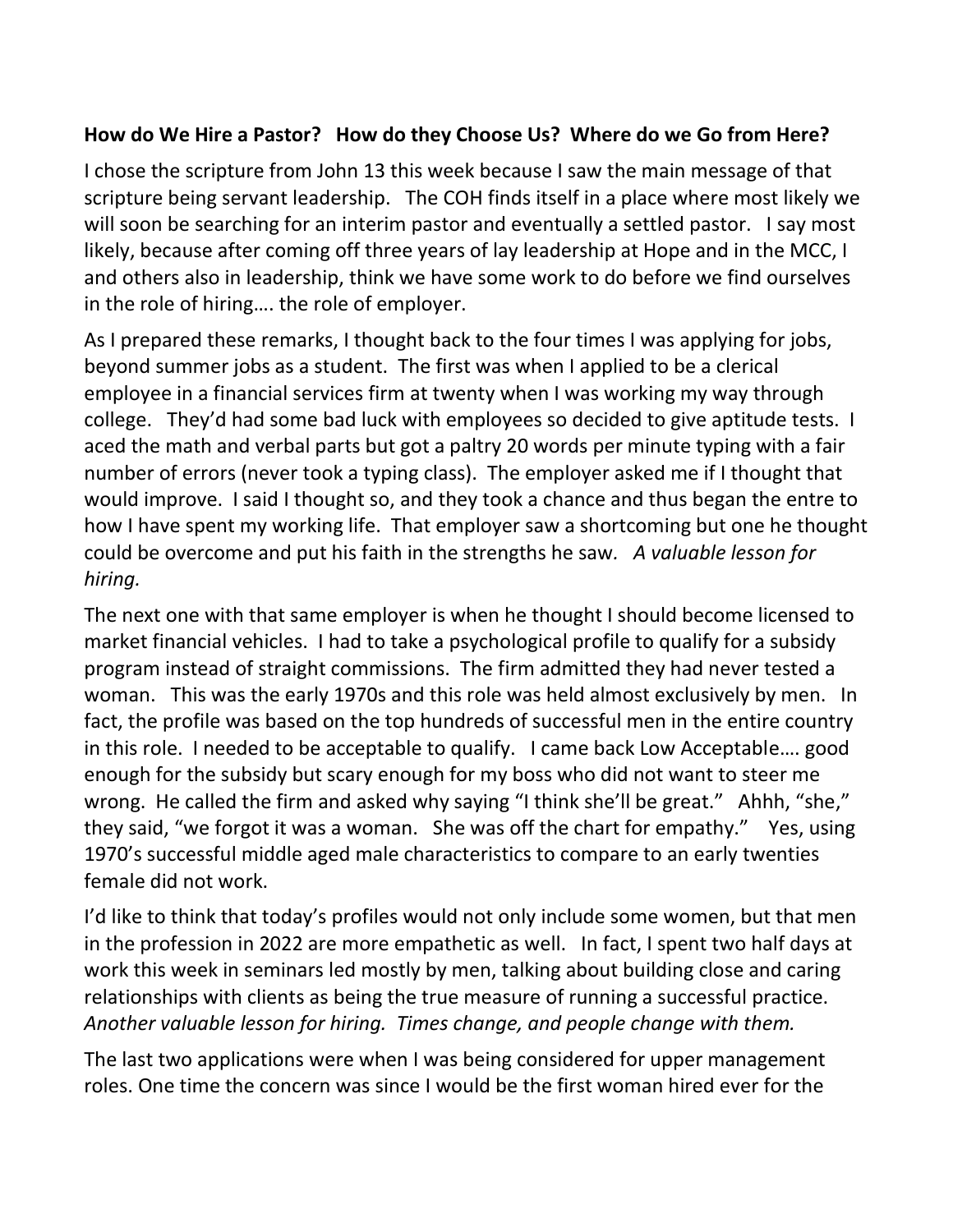position, how would I deal with traveling to strange cities and staying in hotels alone, a gender issue employers should not really be evaluating once the basic skill set of the position is known. And the last time was questioning if Wisconsin was a big enough state to warrant a CEO of its own. *Perhaps another hiring tip: leave out things that should not be any of our business or really should have already been decided.*

I should note that I got all these jobs…. all part of what I have been doing for 50 years, so as they say, the rest is history. But it reminded me how biased hiring is when I was preparing these remarks.

In the UCC when we get ready to hire a pastor, we form a Search Committee…hopefully a small body somewhat representative of who we are in totality. We also prepare a profile of our church. The numbers parts are easy, but when we get down to our statements of faith, our practices in the church and what we are seeking in a pastor, do we really list who we *are*, or who we *hope to be*? I've heard people who were on the last Search Committee state that Pastor Sonja was all we said we wanted in our profile, and yet in the six years she spent with us, half of which I was in leadership, we heard several complaints and concerns.

Corkey and I have been members going on 41 years. We've both chaired Search Committees and served on others. We've experienced all the pastors COH has ever had, including the interims. I think I am not exaggerating when I say there has not been one of those people with whom there have not been some complaints. Some were minor……how they dressed, how they sounded, how short or long they preached…. but some were quite serious……a breach of confidentiality, a lack of pastoral care, and in several instances, conflicts with shared ministry with our sister congregation.

So here we are again, at a threshold. Many of us in leadership feel that we need to do some serious soul searching before we even begin to consider a settled pastor. Included in that should be, are we willing and able to do what we need to do to become a church that can financially sustain a new fulltime pastor? That requires growth. Some of our long-standing members who have built to healthy levels of financial support have died or are aging and retiring. Are we willing to do the work to seek and support a growing membership?

Some of it has to do with our unique relationship as an ecumenical faith community. Will we pick up where the Road Ahead left us and assure that we are doing what we can to keep two churches of different denominations, sizes and needs not just occupying a building but truly having a joint ministry? Covid has made that harder, but as our Stewardship Campaign of last year……. Community Wherever We Are…….and the followup, Ministry Wherever We Are, showed, Covid has not killed it. But has it come close to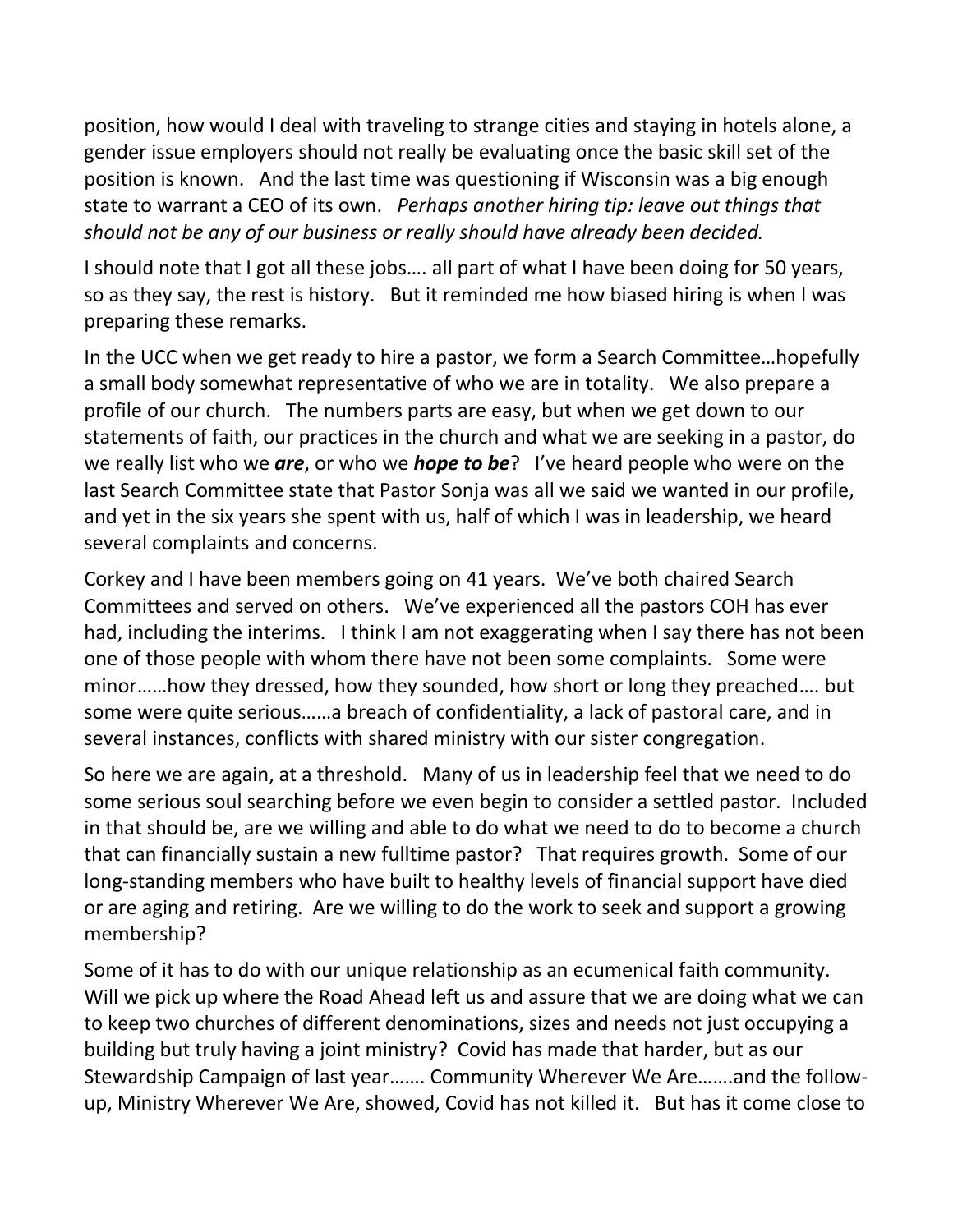killing our pastors with over work? Are we willing to do what it takes to make certain that two pastors in the MCC can be treated well regardless of the size of their congregations, and can we create better guidelines for how that shared ministry works? This is the third time COH has lost a minister because, in part, of the imbalance.

Then there are our values and faith statements. We were justifiably proud to be among the first UCC churches to declare ourselves to be Open and Affirming. I think many of us were equally proud of the fact that we helped lead our sister congregation to becoming Reconciling in Christ, the ELCA version of that declaration. I remember being on leadership when we called our first lesbian interim pastor. Jann was not outspoken about who she was as far as gender and relationship issues. This was clear when one of our former older church members was always wondering why such an attractive woman had no boyfriends. Tisha came to us more out and had her commitment service to her then partner here at the MCC. But the nature of being a lesbian woman in a committed relationship was rarely mentioned in her sermons. Sonja instead often used her Queerness to relate to us what it feels like to be marginalized. Her sermons were filled with very vulnerable, personal stories about that topic. She would talk of racial marginalization as well as that of poverty, but she would show it to us through the lens of an openly Queer woman who knew firsthand that marginalization was not what people of faith should do, and that we as a community had to speak up to it in defiance.

Many of us have spoken up about racial equity. Some of us would like us to be seen as Anti-racists. The ELCA is requiring its churches to move towards a statement about that in a few years. But wanting to be there, and being there are two different things, and Sonja reminded us that we had work to do. Whether it has been concerns about rainbow pride flags or Black Lives Matter letters, or the banner proclaiming the values of Being the church, we have had conflicts, huge conflicts, over what has been on our walls. We can have differences of opinion as to having a more meditative space versus one displaying words that some see as political, while some of us see them as faith statements. But we need to be clear to anyone considering serving us how we feel those signs, and images are carried out in our daily faith and not just things we display in this sanctuary.

How do we do this as a church body? We are not one people. We do not speak with one voice. But we do all pray to the same God and worship God and Jesus in this space that holds us as a faith community. Corkey and I joined this church because of the faithful people we met here, the pastoral leadership of a strong and passionate person in Dan and because we saw this as a place where faith was nourished and shared in every walk of our lives. We **felt that**, when we as the MCC agreed, unanimously, to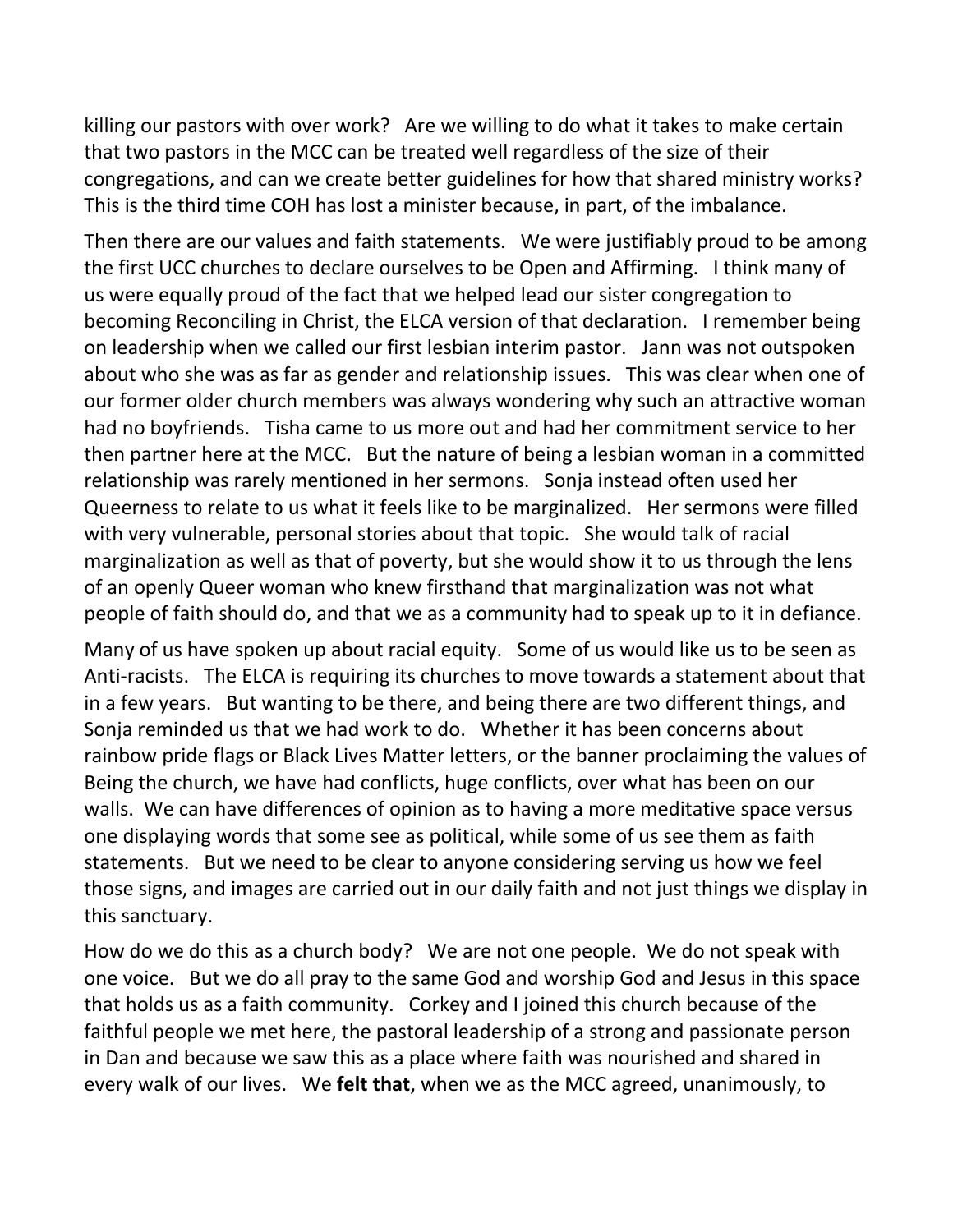break the law and take fellow human beings risking harm into sanctuary. We **felt that**  when our garden ministry provided food for those who are food insecure and a place for young people, predominantly of color, to have experiences of honoring the earth. We **felt that** when confirmation was not a requirement of any young person of a certain age, but a study of many months that led to discernment as to where that young person might see themself. We **felt that** when we helped struggling farmers glean their fields amid an early winter. We **felt that** when we welcomed all gender diverse individuals and couples into our midst and performed weddings and celebrated all unions. And while our diversity of color is under-represented, we **feel that** we truly celebrate all of God's people as the equal, strong, and caring people they are and seek to stand up for justice wherever darkness still holds it at bay.

When we were baptized as babies our parents and godparents spoke for us and said that they would raise us with these values. When we were confirmed, if we were, we spoke for ourselves albeit not as clearly in our own words as our young people here do. Adults who have been baptized here speak for themselves. People who join our church speak of what this faith journey means for them.

I think that is our job description. We proclaim, not who we are, but who we seek and pray to be. When a pastor is ordained, and later installed, they proclaim who they pray and hope to be. But we are all human. We will fail. We have failed. Our pastors have failed. What we must not do, in my opinion, is to pretend we are a church that we are not. Whoever is called to serve us, in that servant leadership role, will bring all their baggage with them, and they will know that we have carried ours into this space as well.

This week's lectionary included Psalm 138, which I liked when I first read it, and loved after Vicki Warren sent me a version from Nan Merrill's "Psalms for Praying: An Invitation to Wholeness." I felt it read a lot like what I think Sonja thought was her job description. You've heard it, but hear again some parts:

"On that day that I called, You answered me; the strength of my soul you increased. Though I walk in the midst of trouble, You preserve my Life; You are a very Presence as I face my fears and doubts. You guide me as I pray to fulfill my purpose on earth."

I assume that this Psalm or some other scripture will in some similar way be the job description of a new possible pastor. And I hope that our job description will read like some passages I found from baptism and confirmation liturgies:

"I promise to participate in the life and mission of this family of God's people, sharing regularly in worship of God and enlisting in the work of this church as it serves the